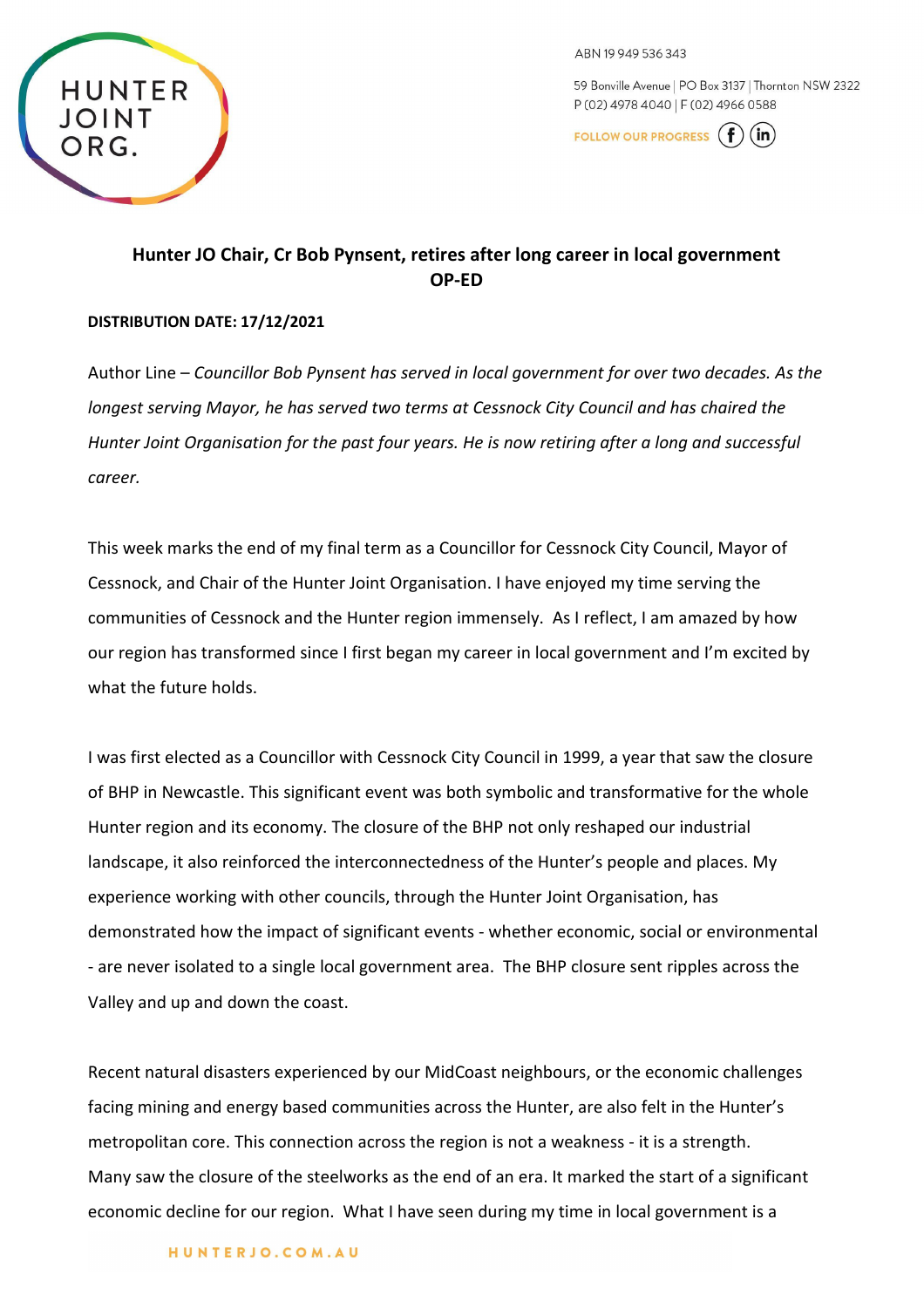

59 Bonville Avenue | PO Box 3137 | Thornton NSW 2322 P (02) 4978 4040 | F (02) 4966 0588

FOLLOW OUR PROGRESS  $(f)$  $(in)$ 



**HUNTER** 

My final term as Mayor of Cessnock, and Chair of the Hunter Joint Organisation, has been marked by the continuing pandemic, natural disasters, and a changing global energy economy. These experiences have galvanised collaboration between communities and councils and has served to strengthen these relationships. It has heralded a new era of collaborative local government leadership as together we seek to reshape our region.

Working with elected leaders, industry, and the community, I have seen this new collaborative way of working emerge as an effective platform to transform tomorrow's Hunter and take advantage of the many opportunities that are before us. These new opportunities will see this growth continue through the Renewable Energy Zone, Royalties for Rejuvenation and the growth of innovative and emerging industries.

We have seen people moving to the region for the lifestyle offered, and also because of the continuing impact of the pandemic. There is increasing opportunity in the region for international connectivity, economic diversification and the development of a Circular Economy. Greater Newcastle has also grown to become a genuine second city to Sydney, and it will be important for local councils to capitalise on this through the Hunter Joint Organisation to ensure local decisions remain with local people.

Seeing our region adapt and change, while remaining united with one voice speaks to the spirit of collaboration and community that runs through the Hunter. While we are still living through an unprecedented period of history, I hold great confidence that the future of the Hunter - and its communities: Cessnock, Dungog, Upper Hunter, MidCoast, Maitland, Newcastle, Muswellbrook, Lake Macquarie, Singleton and Port Stephens – will be a positive one.

#### HUNTERJO.COM.AU